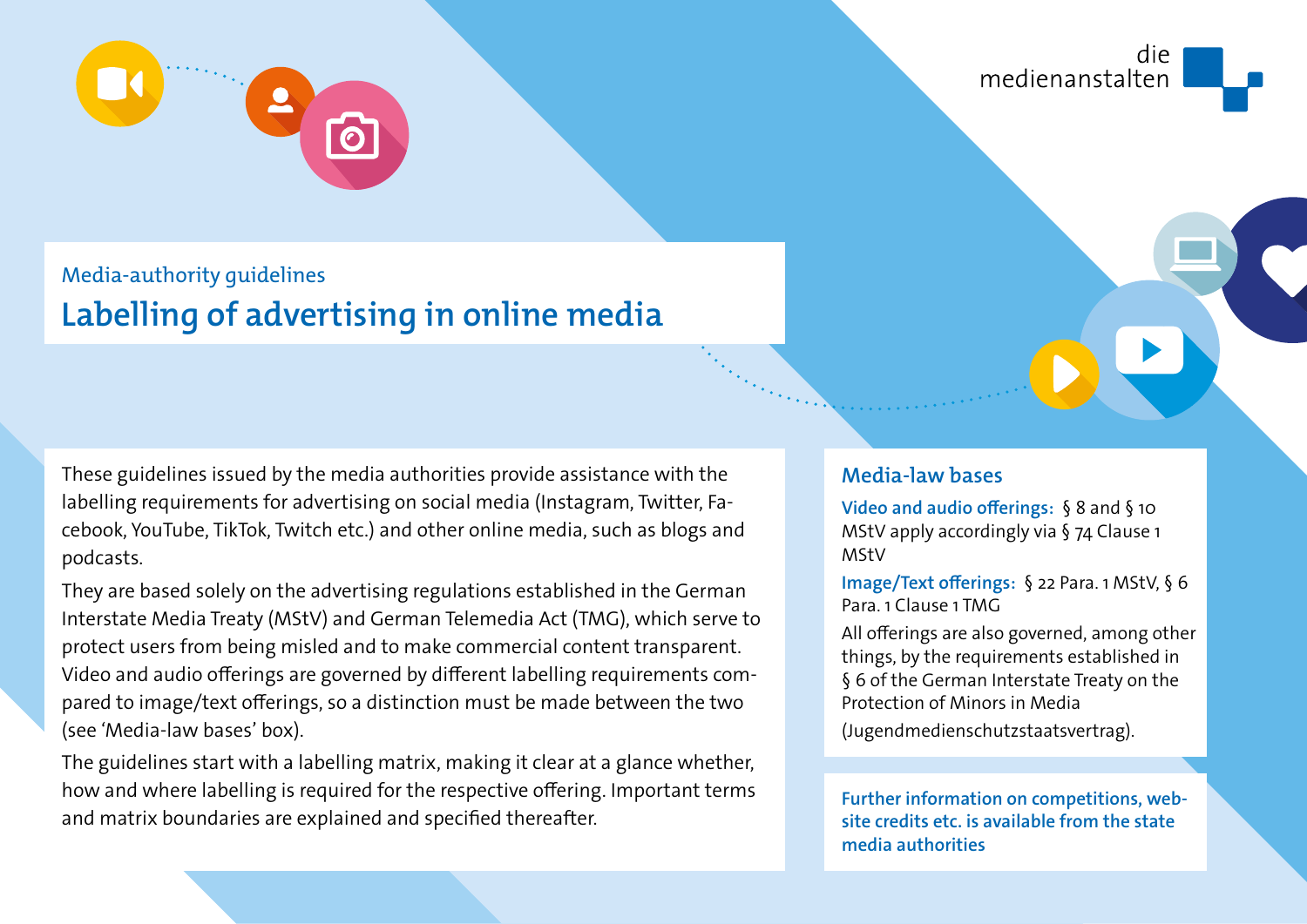## <span id="page-1-0"></span>Labelling matrix

|   | <b>Szenarien/Inhalte</b>                                                                                                                                                                                 | <b>Video</b>                                                                                                                                                                                                                                                                                                                                                                                                                                                                                                                      | <b>Audio</b>                                                                                                                                                                                                                                                                                                                                                                                                                                                                                                                                                                                  | Überwiegend statisch                                                                              |
|---|----------------------------------------------------------------------------------------------------------------------------------------------------------------------------------------------------------|-----------------------------------------------------------------------------------------------------------------------------------------------------------------------------------------------------------------------------------------------------------------------------------------------------------------------------------------------------------------------------------------------------------------------------------------------------------------------------------------------------------------------------------|-----------------------------------------------------------------------------------------------------------------------------------------------------------------------------------------------------------------------------------------------------------------------------------------------------------------------------------------------------------------------------------------------------------------------------------------------------------------------------------------------------------------------------------------------------------------------------------------------|---------------------------------------------------------------------------------------------------|
|   |                                                                                                                                                                                                          |                                                                                                                                                                                                                                                                                                                                                                                                                                                                                                                                   |                                                                                                                                                                                                                                                                                                                                                                                                                                                                                                                                                                                               | (Bild/Text)                                                                                       |
| A | Posts about products, services, brands, businesses,<br>regions, events or travel published in return for<br>payment or a service in kind                                                                 | a) If the product plays a leading role in the video or in<br>a sequence: clearly legible insertion of 'Werbevideo'<br>('Promotional video') or 'Werbung' ('Advertisement')<br>throughout the entire video or advertising sequence<br>b) If the product plays a secondary role: 'Unterstützt<br>durch Produktplatzierung' ('Supported by product<br>placement') or 'Unterstützt durch <produktname>'<br/>('Supported by <product name="">') at the start of the<br/>video</product></produktname>                                  | a) If the product plays a leading role: A break at the<br>start of the sequence, announcing 'Werbung' ('Ad-<br>vertisement') or playing a jingle used solely to an-<br>nounce the advertising; an announcement to indi-<br>cate the end of the advertising may also be used<br>if this is not otherwise clear<br>b) If the product plays a secondary role: 'Unterstützt<br>durch Produktplatzierung' ('Supported by product<br>placement') or 'Unterstützt durch <produktname>'<br/>('Supported by <product name="">') at the start</product></produktname>                                   | Clearly legible 'Werbung' or 'Anzeige'<br>('Advertisement') displayed at the start<br>of the post |
| B | Posts about products, services, brands, businesses,<br>regions, events or travel that have been used or<br>received for free, if publication is associated with<br>agreements/conditions or expectations | a) If the product plays a leading role in the video or in<br>a sequence: clearly legible insertion of 'Werbevideo'<br>('Promotional video') or 'Werbung' ('Advertisement')<br>throughout the entire video or advertising sequence<br>b) If the product plays a secondary role and is worth<br>more than € 100: 'Unterstützt durch Produktplatzie-<br>rung' ('Supported by product placement') or 'Unter-<br>stützt durch <produktname>' ('Supported by <pro-<br>duct name&gt;') at the start of the video</pro-<br></produktname> | a) If the product plays a leading role: A break at the<br>start of the sequence, announcing 'Werbung' ('Ad-<br>vertisement') or playing a jingle used solely to an-<br>nounce the advertising; an announcement to indi-<br>cate the end of the advertising may also be used<br>if this is not otherwise clear<br>b) If the product plays a secondary role and is worth<br>more than € 100: 'Unterstützt durch Produktplat-<br>zierung' ('Supported by product placement') or<br>'Unterstützt durch <produktname>' ('Supported by<br/><product name="">') at the start</product></produktname> | Clearly legible 'Werbung' or 'Anzeige'<br>('Advertisement') displayed at the start<br>of the post |
| C | Posts about products, services, brands, businesses,<br>regions, events or travel published purely at the<br>author's own initiative, without any commercial<br>incentives offered by third parties       | No labelling required                                                                                                                                                                                                                                                                                                                                                                                                                                                                                                             | No labelling required                                                                                                                                                                                                                                                                                                                                                                                                                                                                                                                                                                         | No labelling required                                                                             |
| D | Posts/presentations of the author's own products,<br>services, brands, businesses - if their own entre-<br>preneurship is clear                                                                          | No labelling required                                                                                                                                                                                                                                                                                                                                                                                                                                                                                                             | No labelling required                                                                                                                                                                                                                                                                                                                                                                                                                                                                                                                                                                         | No labelling required                                                                             |
| Ε | Posts/presentations of the author's own products,<br>services, brands, businesses - without their own<br>entrepreneurship being clear                                                                    | a) If the product plays a leading role in the video or in<br>a sequence: clearly legible insertion of 'Werbevideo'<br>('Promotional video') or 'Werbung' ('Advertisement')<br>throughout the entire video or advertising sequence<br>b) If the product plays a secondary role: 'Unterstützt<br>durch Produktplatzierung' ('Supported by product<br>placement') or 'Unterstützt durch <produktname>'<br/>('Supported by <product name="">') at the start of the<br/>video</product></produktname>                                  | a) If the product plays a leading role: A break at the<br>start of the sequence, announcing 'Werbung' ('Ad-<br>vertisement') or playing a jingle used solely to an-<br>nounce the advertising; an announcement to indi-<br>cate the end of the advertising may also be used<br>if this is not otherwise clear<br>b) If the product plays a secondary role: 'Unterstützt<br>durch Produktplatzierung' ('Supported by product<br>placement') or 'Unterstützt durch <produktname>'<br/>('Supported by <product name="">') at the start</product></produktname>                                   | Clearly legible 'Werbung' or 'Anzeige'<br>('Advertisement') displayed at the start<br>of the post |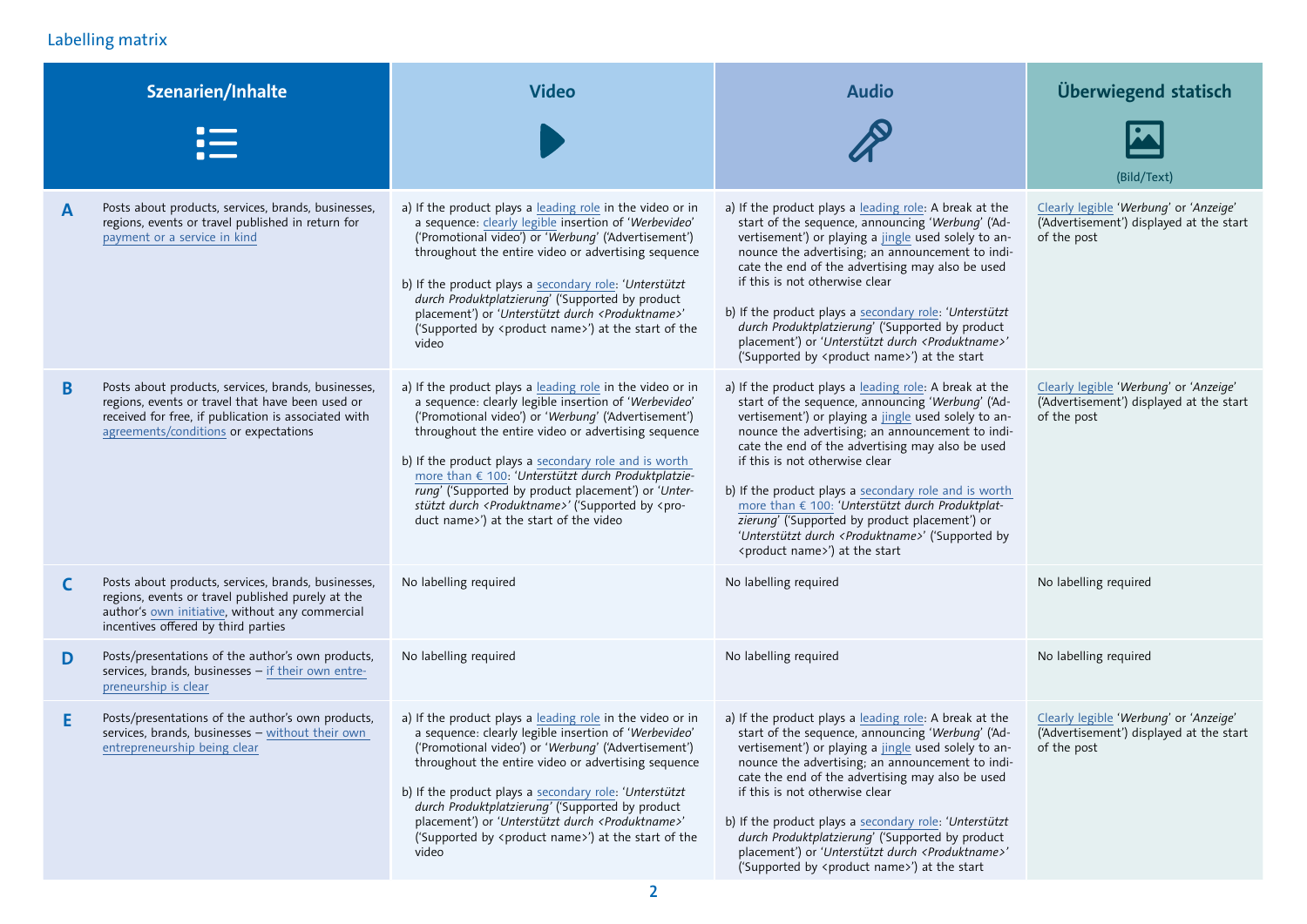#### Labelling matrix

|    | Szenarien/Inhalte                                                                                                                          | <b>Video</b>                                                                                                                                 | <b>Audio</b>                                                                                                                                                                                                                                                   | Überwiegend statisch                                                                                             |
|----|--------------------------------------------------------------------------------------------------------------------------------------------|----------------------------------------------------------------------------------------------------------------------------------------------|----------------------------------------------------------------------------------------------------------------------------------------------------------------------------------------------------------------------------------------------------------------|------------------------------------------------------------------------------------------------------------------|
|    |                                                                                                                                            |                                                                                                                                              |                                                                                                                                                                                                                                                                | (Bild/Text)                                                                                                      |
| F  | Discount codes                                                                                                                             | Clearly audible/legible 'Werbung' or 'Anzeige' ('Adverti-<br>sement') labelling directly near (in terms of time/<br>space) the discount code | A break at the start of the sequence, announcing<br>'Werbung' ('Advertisement') or playing a jingle used<br>solely to announce the advertising; an announce-<br>ment to indicate the end of the advertising may also<br>be used if this is not otherwise clear | Clearly legible 'Werbung' or 'Anzeige'<br>('Advertisement') labelling directly near<br>the discount code         |
| G  | Affiliate Links                                                                                                                            | Symbol (*) and explanation directly near the link                                                                                            |                                                                                                                                                                                                                                                                | Symbol (*) and explanation directly<br>near the link                                                             |
| н  | Promotional links                                                                                                                          | Clearly legible 'Werbung' or 'Anzeige' ('Advertisement')<br>directly near the link                                                           |                                                                                                                                                                                                                                                                | Clearly legible 'Werbung' or 'Anzeige'<br>('Advertisement') directly near the link                               |
| ı  | Links to/tagging of friends, sources, location de-<br>tails not based on any agreement                                                     | No labelling required                                                                                                                        |                                                                                                                                                                                                                                                                | No labelling required                                                                                            |
| J  | Retweets/reposts of commercially-based content,<br>insofar as no co-operation or personal commercial<br>interest exists                    | No labelling required                                                                                                                        |                                                                                                                                                                                                                                                                | No labelling required                                                                                            |
| K. | Business/brand (financially) supports content or<br>the entire offering while not being the subject of<br>the content itself (sponsorship) | A brief mention at the start of the video; also possible<br>before and after ad breaks and at the end of the video                           | A brief mention at the start of the video; also pos-<br>sible before and after ad breaks and at the end of<br>the video                                                                                                                                        |                                                                                                                  |
|    | Political advertising                                                                                                                      | Not permitted                                                                                                                                | Not permitted                                                                                                                                                                                                                                                  | Clear notice at the start of the post,<br>indicating in whose interest it was pro-<br>duced (e.g. 'financed by') |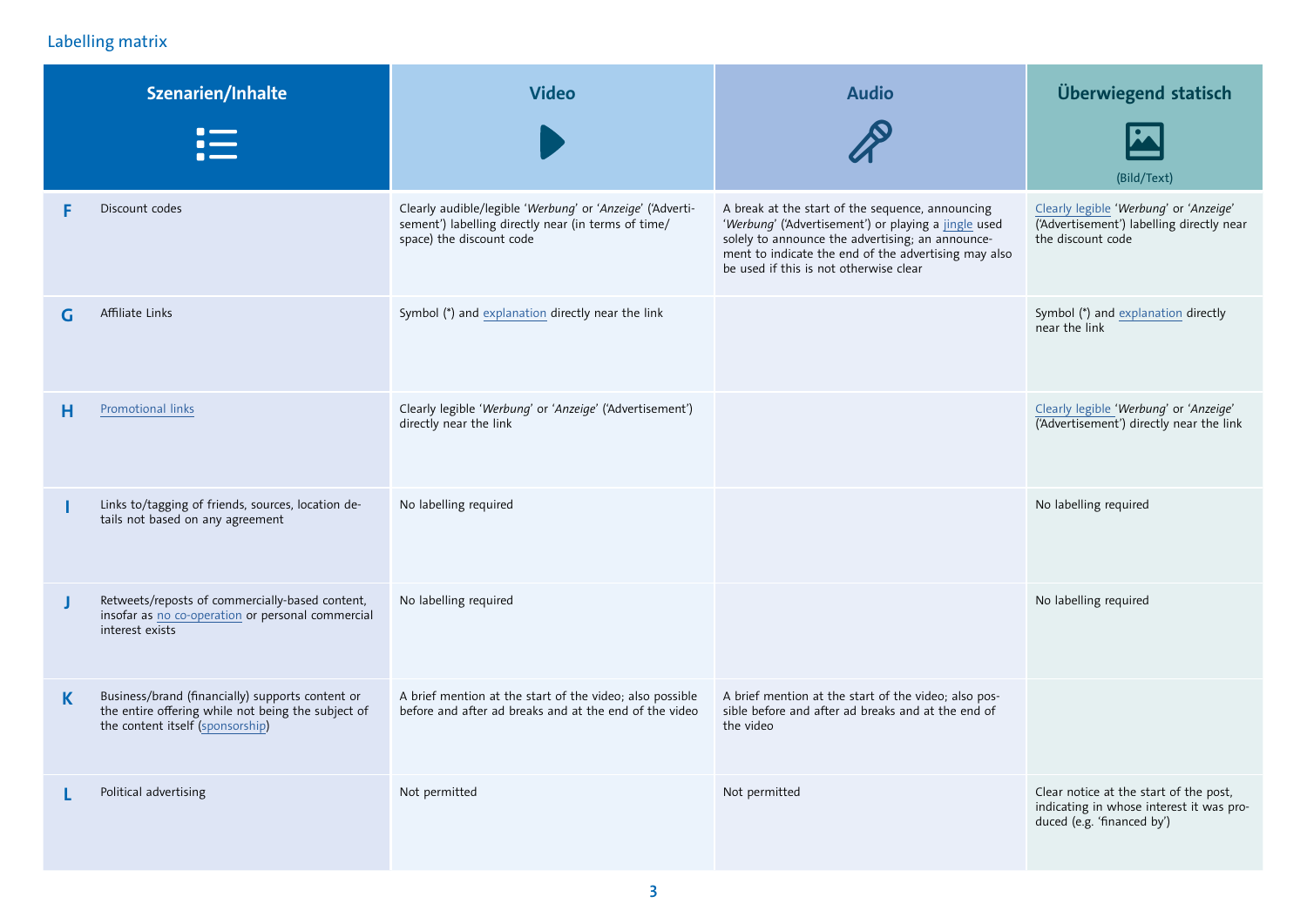## <span id="page-3-0"></span>The labelling matrix explained

#### **Advertising co-operations**

Mentioning or showing products, brands, services, businesses, regions, events, travel etc. based on an agreement/co-operation always constitutes advertising. An agreement is to be assumed if a service in return is rendered in exchange for the mention or showcasing. It is irrelevant whether this takes the form of a monetary payment or other benefit. Provision of products (e.g. cosmetics, jewellery), coverage of travel expenses or invitations to events can also constitute services in return as part of a co-operation.

## **No co-operation, no advertising?**

Even if no express contractual co-operation exists, there may still be a commercial incentive from third parties if, for example, products are provided free of charge or travel invitations are extended etc. If the post has been even partly motivated by this, mentioning the product is considered advertising.

If there is neither a co-operation with a company, nor any relevant commercial incentives from third parties, mentioning and showcasing products etc., which have been purchased by the creator themselves under standard market conditions or have been showcased purely for editorial motives, generally does not constitute advertising. This particularly means showcasing products and their pros and cons (e.g. haul videos, reviews), but also self-motivated positive product features with no intention for this to be advertising.

If brands are tagged or mentioned purely for information purposes, the state media authorities do not consider it necessary to label this as advertising. Tagging acquaintances, locations or other accounts as editorial information, without any advertising co-operation, does not require an advertising label. If posts are marked as advertising despite not having any advertising intent, the advertising label loses its impact.

After all, it then becomes impossible to distinguish what is advertising and what is not.

N.B.: Advertising intent can, however, be assumed if the product/service is promoted in such a way that objective viewers are given the impression that the underlying motives are to drive sales. This can be evidenced by, for example: overly positive portrayal, asking the audience to buy, advertising-speak, always featuring the same products/ services/brands, no specific reason for a post, mentioning of prices and where to buy, combination with affiliate links.

## **Own brands and produces, merchandise**

Content in purely commercial offerings/channels that are inherently clearly identifiable as such do not require advertising labelling (e.g. channels of known companies/brands, online shops). In the case of offerings not clearly identifiable as commercial, promotional information and links to own products, brands, businesses orservices (e.g. merchandise items, clothing/cosmetic labels) must be labelled as advertising.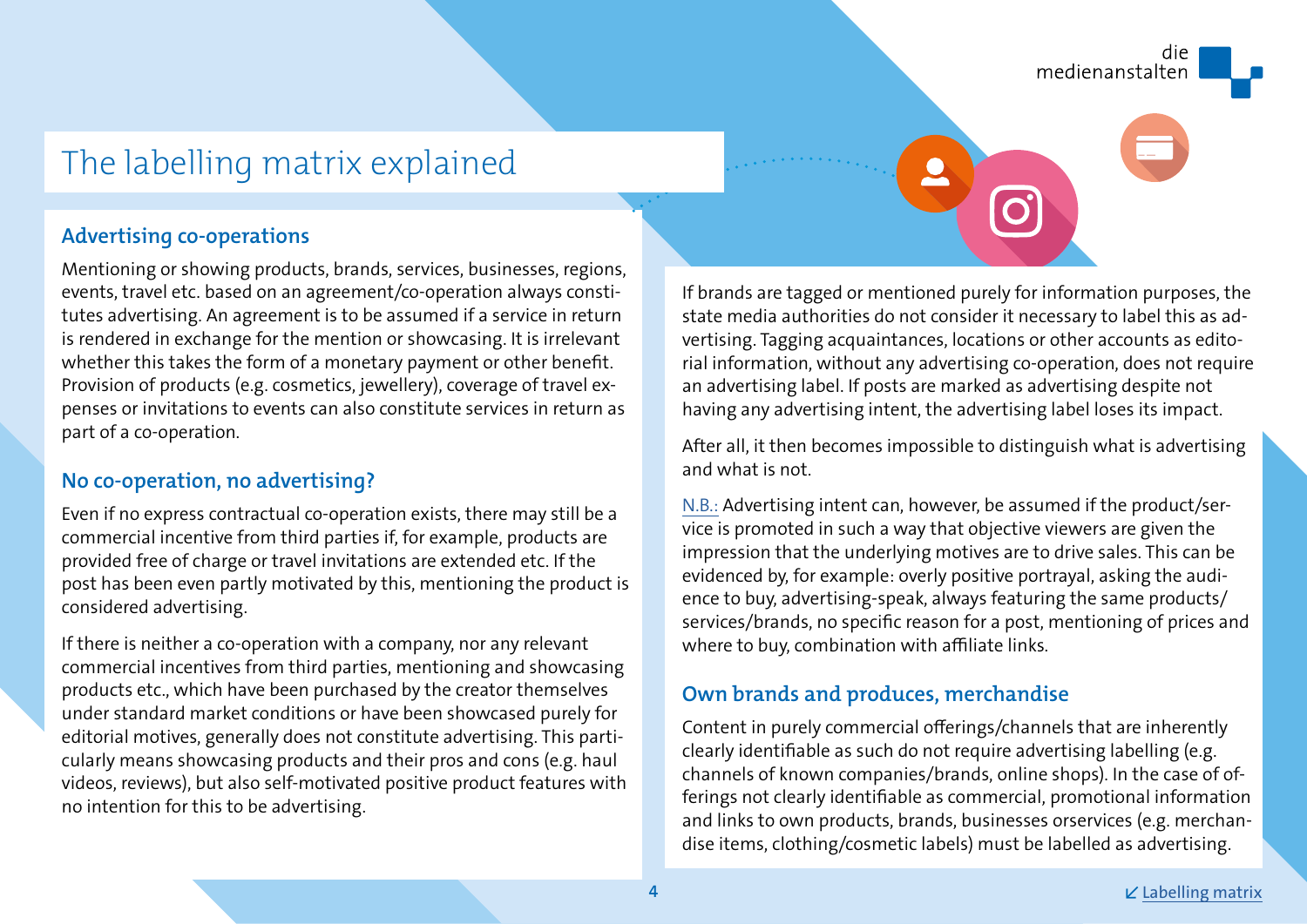<span id="page-4-0"></span>This also applies to sharing relevant posts from other offerings or channels (reposts, retweets etc.), as this generally involves pursuing a personal commercial objective. In the case of own publications, events or products clearly and identifiably relating to the author themselves or their professional activity (e.g. album, book, film, tour), the media authorities generally do not consider advertising labelling necessary. Advertising labelling continues to be required for product branding in co-operation with a brand/business (product by X, Y product in co-operation with Z).

## **Promotional links, affiliate links and discount codes**

Mentions or links (even tags) to a commercial offering, business profile or web shop driven by commercial interest or as part of an advertising co-operation must be labelled as advertising. The same applies when publishing discount codes.

In the case of a link to a promotional article, it must be clear right from the teaser/lead (article overview) that the linked article is advertising. Otherwise, users will not realise that, by selecting a (supposedly) editorial article, they will be directed to a text with advertising content.

Publishing affiliate links is also a commercial activity that needs to be made transparent. This can also be done by explaining such affiliate models, e.g. '*Die mit \* gekennzeichneten Links sind sogenannte Affiliate*  *Links. Kommt über einen solchen Link ein Einkauf zustande, werde ich mit einer Provision beteiligt. Für Dich entstehen dabei keine Mehrkosten. Wo, wann und wie Du ein Produkt kaufst, bleibt natürlich Dir überlassen.*' ('The links marked \* are "affiliate links". If a purchase is made via such a link, I receive a commission. You do not incur any additional costs as a result of this. Where, when and how you purchase a product is of course up to you.'). This information must be placed directly near the link.

These promotional links must be distinguished from simple (editorial) references and links not involving any co-operations or affiliates – e.g. to a photographer who has shot the image, or technical equipment used. These sorts of mentions purely serving to inform users without any financial basis generally do not require labelling (cf. 'No co-operation, no advertising?').

## **Videos and podcasts**

Videos (certainly YouTube videos, IGTV content, on-demand videos in media libraries), podcasts and similar audio content are governed by the advertising regulations for broadcasting. Correct labelling of advertising content is thus determined by the manner and intensity in/with which advertising is incorporated into the content.

A distinction must thus be made between different forms of advertising: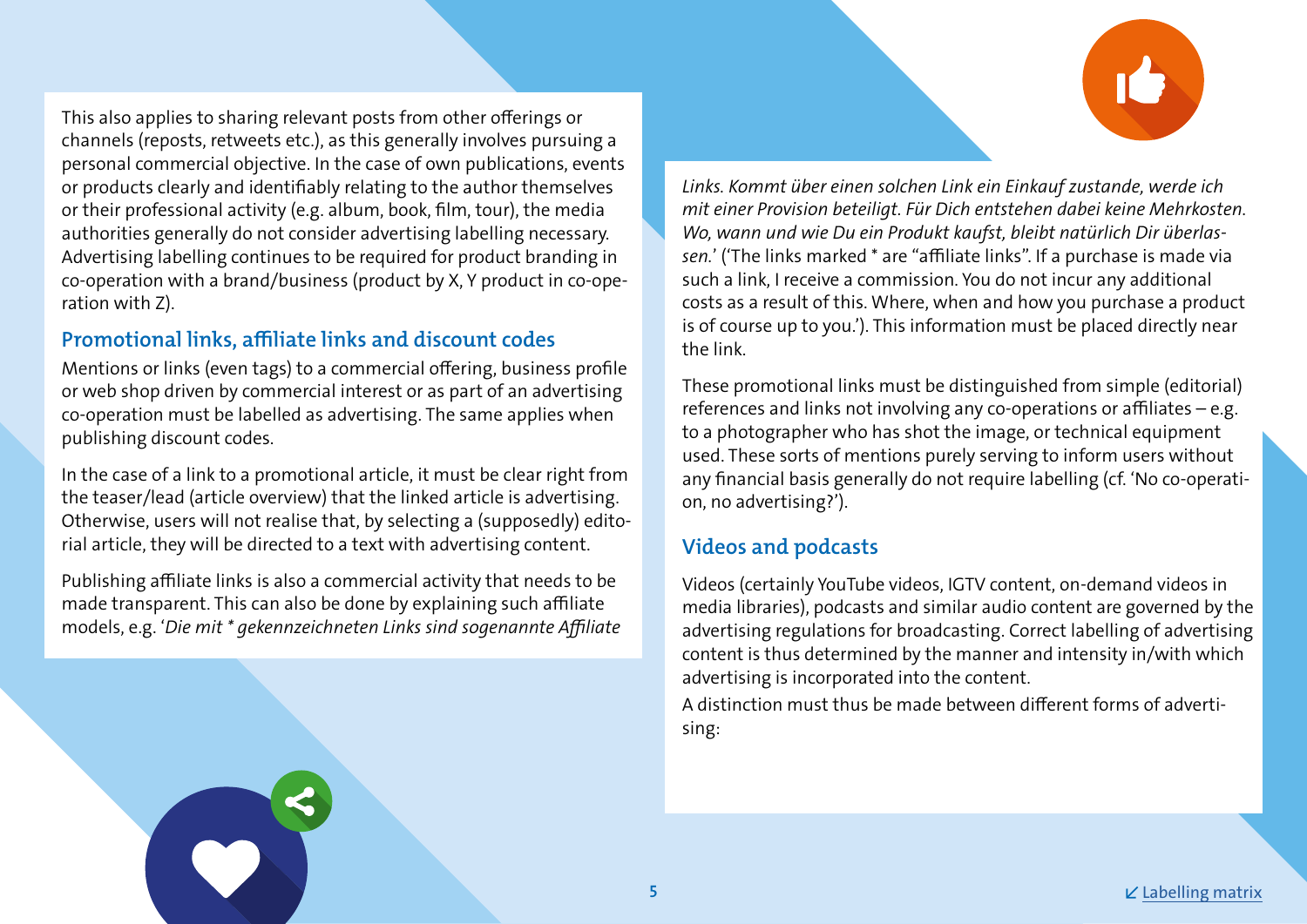#### <span id="page-5-0"></span>**Advertising (leading role)**

If the post is centred on the product, business or brand, i.e. if the content is predominantly of a promotional nature (leading role), this is classified as a promotional post overall. This must therefore be labelled in the video by permanently showing '*Werbung*' ('Advertisement') or similar (e.g. '*Werbevideo*' ('Promotional video')). The lettering here must be large enough to be clearly visible without being overlapped by other image elements, and must also be in an easily noticeable colour. Labelling is inserted into audio content beforehand in the form of a relevant acoustic announcement. It is also possible to use a suitable jingle (a specific melody or noise) used solely to announce the advertising. If promotional content is inserted in the editorial post as a 'commercial break', this section must, in the case of videos, be denoted by lettering/a graphic bearing the word '*Werbung*' ('Advertisement') (or similar) for a suitable length of time or by a clear announcement. Alternatively, the relevant advertising sequence can permanently display the word '*Werbung*' ('Advertisement'). In the case of podcasts, this announcement can similarly be in the form of an audible notice or jingle. The continuation of the editorial section of the post may also need to be announced by a statement or the jingle if this is not clear from the transition style.





#### **Product placement (secondary role)**

If a product is only mentioned or shown in passing in a post (secondary role), it will suffice to place a note at the start of the post stating '*enthält Produktplatzierung*' ('Contains product placement'), 'Unterstützt durch <Produktname>' ('Supported by <product name>') or '*enthält bezahlte Werbung*' ('Contains paid advertising'). This note is only required for free products if the product (or all of a brand's products) is worth more than 100 euros. If the product is the focal point of a sequence and the positive feature is the main essence of the sequence, this is not classified as product placement, but rather as advertising, even if this section only makes up a small part of the video. Showing discount codes, discount promotions or purchase options in a video means the video/sequence can no longer be classified as product placement, but rather as advertising.

#### **Sponsorship**

If a programme is supported by a sponsor, this must be briefly mentioned at the start. While this mention can serve as promotion for the sponsor, it must not include appeals to buy the sponsor's products. If products and their purchase options are still presented or discount codes advised, this ceases to be a sponsorship note, and instead becomes a pre-programme advertisement, which must be labelled accordingly as advertising.